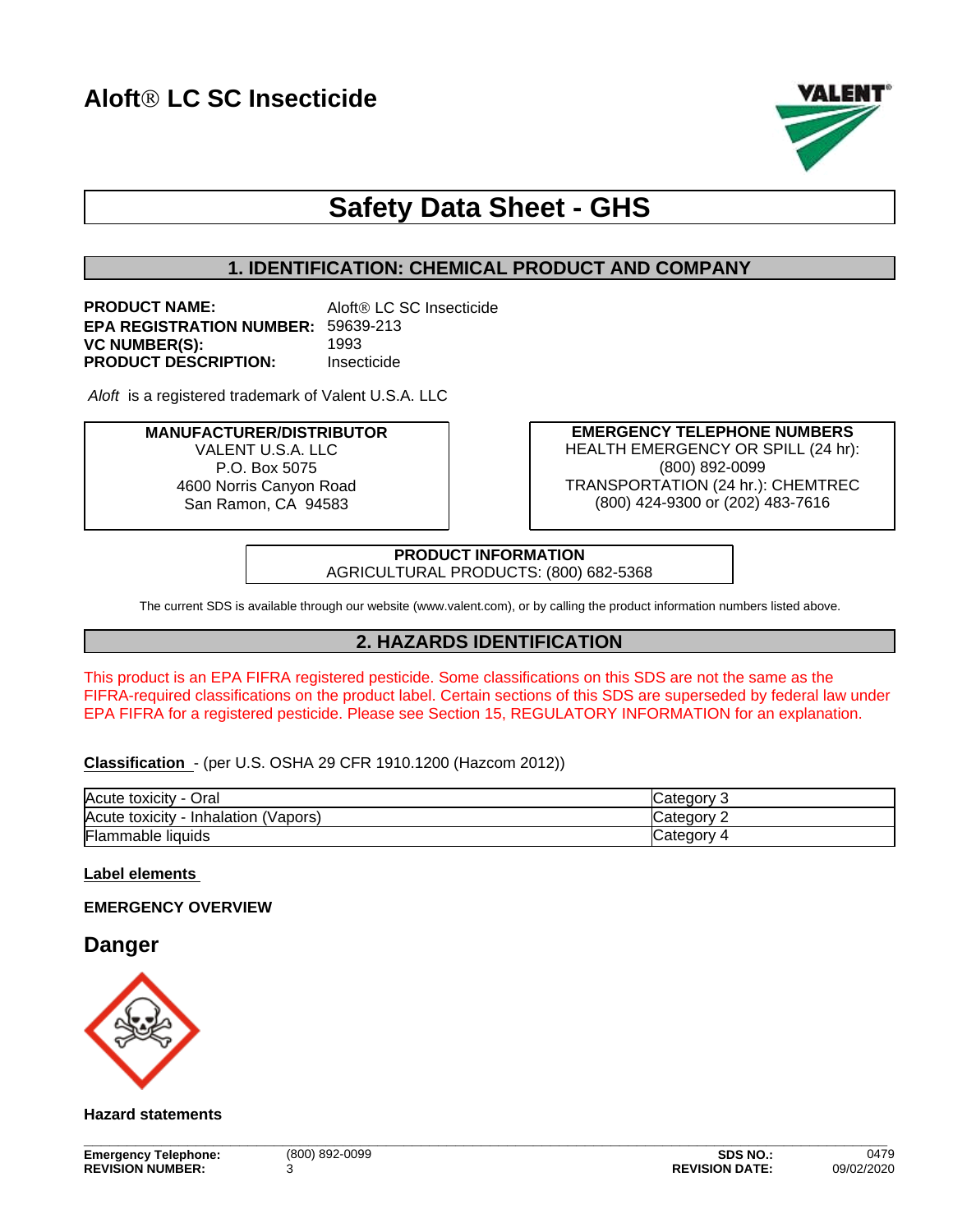Toxic if swallowed May be harmful in contact with skin Harmful if inhaled Combustible liquid

#### **Precautionary statements**

#### **Prevention**

Wash face, hands and any exposed skin thoroughly after handling Do not eat, drink or smoke when using this product Keep away from heat/sparks/open flames/hot surfaces. — No smoking Wear protective gloves/protective clothing/eye protection/face protection

#### **Response**

See Section 4, First Aid Measures **Eyes** IF IN EYES: Rinse cautiously with water for several minutes. Remove contact lenses, if present and easy to do. Continue rinsing. **Skin** IF ON SKIN (or hair): Take off immediately all contaminated clothing. Rinse skin with water/ shower. **Inhalation** IF INHALED: Remove victim to fresh air and keep at rest in a position comfortable for breathing. **Ingestion** IF SWALLOWED: Immediately call a POISON CENTER or doctor/physician. Rinse mouth. **FIRE** In case of fire: Use CO2, dry chemical, or foam for extinction. **Spill** None.

#### **Storage**

Store locked up Store in a well-ventilated place. Keep cool

**Disposal**

Dispose of contents/container to an approved waste disposal plant

# **Hazards not otherwise classified (HNOC)**

# **Other Information**

• Very toxic to aquatic life

• Very toxic to aquatic life with long lasting effects.

 $62$  % of the mixture consists of ingredient(s) of unknown toxicity

For information on Transportation requirements, see Section 14.

# **3. COMPOSITION/INFORMATION ON INGREDIENTS**

| <b>Chemical name</b>          | <b>CAS No.</b> | Weight-%  | <b>TRADE SECRET</b> |
|-------------------------------|----------------|-----------|---------------------|
| Clothianidin                  | 210880-92-5    | $20 - 30$ |                     |
| <b>Bifenthrin</b>             | 82657-04-3     | -15<br>10 |                     |
| Alcohols, C12-15, ethoxylated | 68131-39-5     |           |                     |

Other ingredients, which may be maintained as trade secrets, are any substances other than an active ingredient contained in this product. Some of these may be hazardous, but their identities are withheld because they are considered trade secrets. The hazards associated with the otheringredients are addressed in this document. Specific information on other ingredients for the management of exposures, spills, or safety assessments can be obtained by a treating physician or nurse by calling **(800) 892-0099** at any time.

# **4. FIRST AID MEASURES**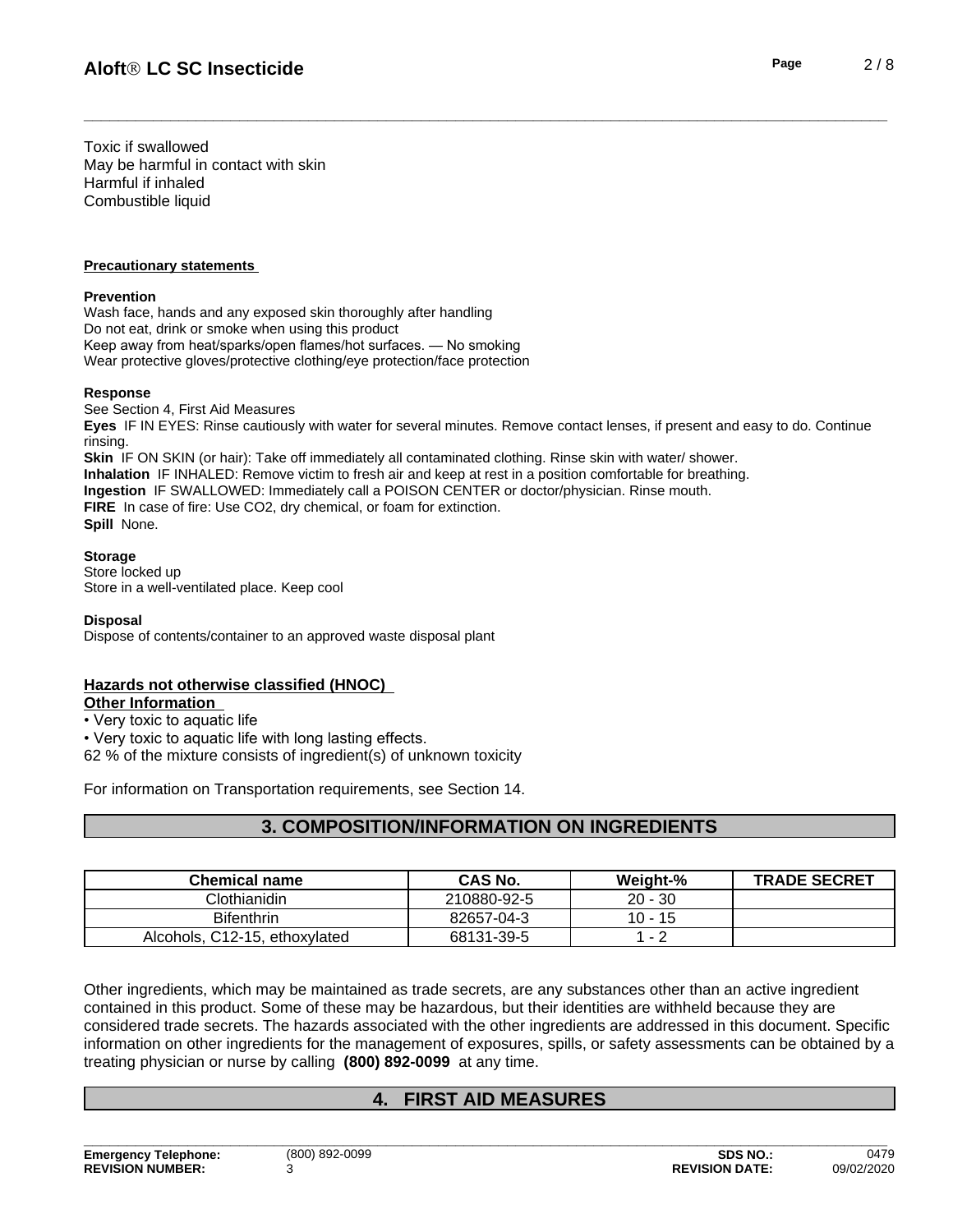#### **EMERGENCY NUMBER (800) 892-0099**

Have the product container or label with you when calling a poison control center or doctor, or going for treatment. You may also contact **1-800-892-0099** for emergency medical treatment information.

#### **EYE CONTACT:**

Hold eye open and rinse slowly and gently with water for 15-20 minutes. Remove contact lenses, if present, after the first 5 minutes, then continue rinsing eye. Call a poison control center or doctor for treatment advice.

#### **SKIN CONTACT:**

Take off contaminated clothing. Rinse skin immediately with plenty of water for 15-20 minutes. Call a poison control center or doctor for treatment advice.

#### **INGESTION:**

Call a poison control center or doctor immediately for treatment advice. Have person sip a glass of water if able to swallow. DO NOT induce vomiting unless told to do so by the poison control center or doctor. Do not give anything to an unconscious person.

#### **INHALATION:**

Move person to fresh air. If person is not breathing, call 911 or an ambulance, then give artificial respiration, preferably by mouth-to-mouth, if possible. Call a poison control center or doctor for further treatment advice.

### **NOTES TO PHYSICIAN:**

None

|                                             | 5. FIRE FIGHTING MEASURES   |                                                                                    |
|---------------------------------------------|-----------------------------|------------------------------------------------------------------------------------|
| Flash point °C                              | $>93$ °C                    |                                                                                    |
| Flash point °F                              |                             |                                                                                    |
| <b>EXTINGUISHING MEDIA:</b>                 |                             | For a small fire use DRY chemical powder. For a large fire use water spray, fog or |
|                                             | foam. Do not use water jet. |                                                                                    |
| <b>FLAMMABLE LIMITS IN AIR - LOWER (%):</b> |                             | Not applicable                                                                     |
| FLAMMABLE LIMITS IN AIR - UPPER (%):        |                             | Not applicable                                                                     |
| <b>NFPA RATING:</b>                         |                             |                                                                                    |
| Health:                                     | 2                           |                                                                                    |
| Flammability:                               |                             |                                                                                    |
| Reactivity:                                 | 0                           |                                                                                    |
| Special:                                    | None                        |                                                                                    |

(Least-0, Slight-1, Moderate-2, High-3, Extreme-4). These values are obtained using professional judgement. Values were not available in the guidelines or published evaluations prepared by the National Fire Protection Association, NFPA.

**FIRE FIGHTING INSTRUCTIONS:** Products of combustion from fires involving this material may be toxic. Avoid breathing smoke and mists. Avoid personnel and equipment contact with fallout and runoff. Minimize the amount of water used for fire fighting. Do not enter any enclosed area without full protective equipment, including self-contained breathing equipment. Contain and isolate runoff and debris for proper disposal. Decontaminate personal protective equipment and fire fighting equipment before reuse.

# **6. ACCIDENTAL RELEASE MEASURES**

#### **VALENT EMERGENCY PHONE NUMBER: (800) 892-0099 CHEMTREC EMERGENCY PHONE NUMBER: (800) 424-9300 OBSERVE PRECAUTIONS IN SECTION 8: PERSONAL PROTECTION**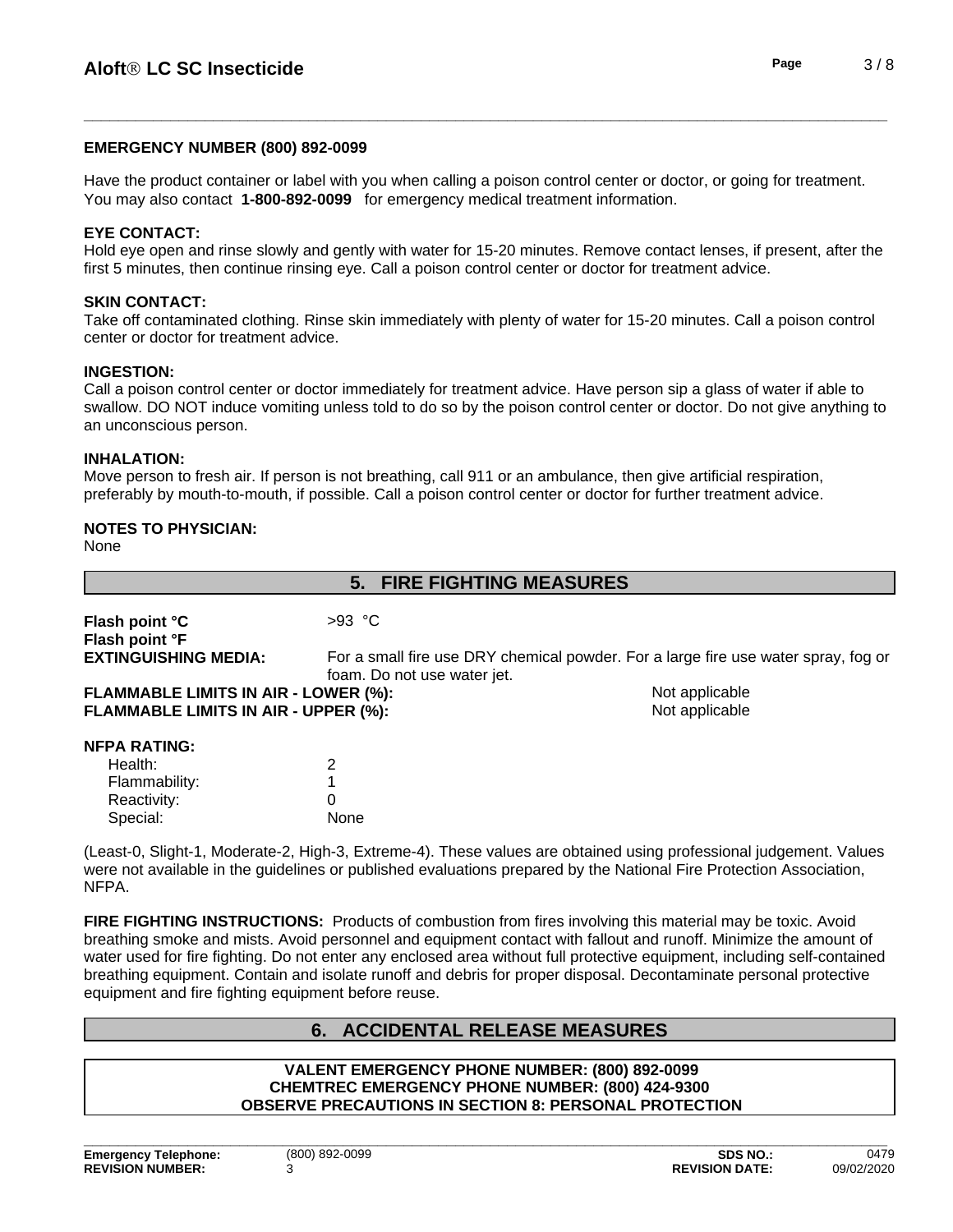Stop the source of the spill if safe to do so. Contain the spill to prevent further contamination of the soil, surface water, or ground water. For additional spill response information refer to the North American Emergency Response Guidebook.

**UN/NA NUMBER:** Not applicable **EMERGENCY RESPONSE GUIDEBOOK NO.:** Not applicable

#### **FOR SPILLS AND LEAKS**

**CONTAINMENT:** Spill may produce slippery conditions. Avoid runoff into storm sewers or other bodies of water. Dike area to avoid run-off.

**CLEANUP:** Clean up spill immediately. Absorb spill with inert material (such as dry sand or earth), then place in a chemical waste container. Wash area with soap and water. Pick up wash liquid with additional absorbent and place in a chemical waste container.

# **7. HANDLING AND STORAGE**

#### **END USER MUST READ AND OBSERVE ALL PRECAUTIONS ON PRODUCT LABEL.**

#### **HANDLING:**

Use only in well ventilated area. Avoid contact with skin and eyes. Do not breathe spray mist. Keep pesticide in original container. Wash thoroughly with soap and water after handling and before eating, drinking, chewing gum, using tobacco or using the toilet. Remove and wash contaminated clothing before reuse.

#### **STORAGE:**

Store in well ventilated area. Keep container tightly closed. Keep pesticide in original container. Do not store or transport near food or feed. Do not contaminate food or feed. Do not put concentrate into food or drink containers. Do not dilute concentrate in food or drink containers. Store in a cool, dry place, out of direct sunlight.

# **8. EXPOSURE CONTROLS/PERSONAL PROTECTION**

### **END USER MUST READ AND OBSERVE ALL PRECAUTIONS ON PRODUCT LABEL.**

**EYES & FACE:** Do not get this material in your eyes. Eye contact can be avoided by wearing protective eyewear.

**RESPIRATORY PROTECTION:** Use this material only in well ventilated areas. If operating conditions result in airborne concentrations of this material, the use of an approved respirator is recommended.

**SKIN & HAND PROTECTION:** Do not get on skin or clothing. Skin contact should be minimized by wearing protective clothing including coveralls worn over short-sleeved shirt and short pants, socks, chemical-resistant footwear and chemical-resistant gloves. Remove contaminated clothing.

**ENGINEERING CONTROLS:** Use in a well ventilated area.

#### **EXPOSURE LIMITS**

| <b>Chemical name</b>          | <b>ACGIH Exposure Limits</b> | <b>OSHA Exposure Limits</b> | <b>Manufacturer's Exposure</b><br>Limits |
|-------------------------------|------------------------------|-----------------------------|------------------------------------------|
| Clothianidin                  | None                         | None                        | None                                     |
| <b>Bifenthrin</b>             | None                         | None                        | None                                     |
| Alcohols, C12-15, ethoxylated | None                         | None                        | None                                     |

# **9. PHYSICAL AND CHEMICAL PROPERTIES**

**Physical state** Liquid **Appearance** Viscous **Odor** Odorless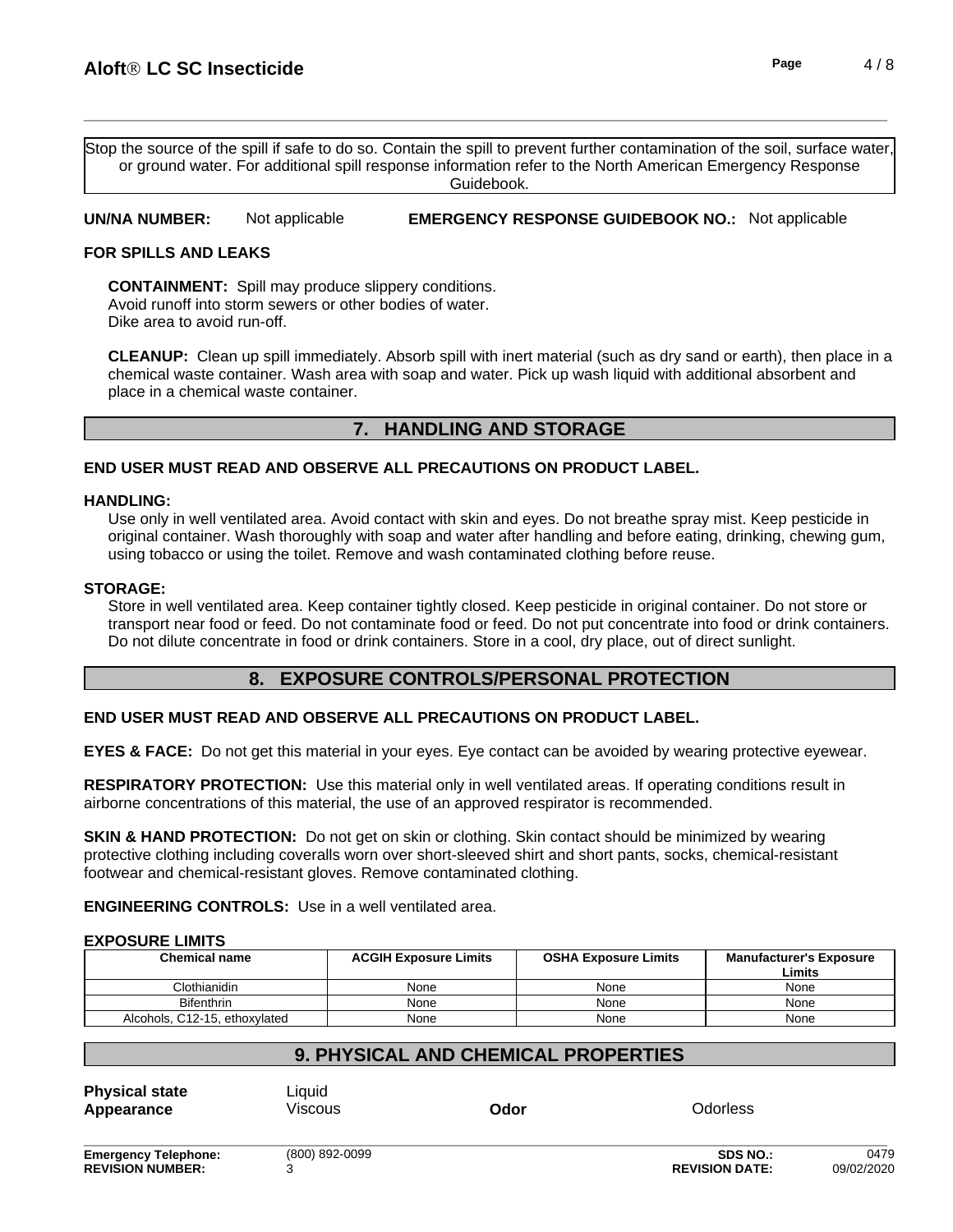| Page | 5/8 |
|------|-----|
|      |     |

| Color                                                                                                                                                                                                                                                                                                                                                                                                                                                                                                                                                    | Off-white                                                                                                                                                                                                                                                                                                                                                                                                                                                      | <b>Odor threshold</b> | No information available |
|----------------------------------------------------------------------------------------------------------------------------------------------------------------------------------------------------------------------------------------------------------------------------------------------------------------------------------------------------------------------------------------------------------------------------------------------------------------------------------------------------------------------------------------------------------|----------------------------------------------------------------------------------------------------------------------------------------------------------------------------------------------------------------------------------------------------------------------------------------------------------------------------------------------------------------------------------------------------------------------------------------------------------------|-----------------------|--------------------------|
| <b>PROPERTIES</b><br>рH<br><b>Melting point/freezing point</b><br>Boiling point/boiling range                                                                                                                                                                                                                                                                                                                                                                                                                                                            | <b>Values</b><br>$6.6 - 7.6$<br>No information available<br>$100^\circ$ C                                                                                                                                                                                                                                                                                                                                                                                      | Remarks • Method      |                          |
| <b>Flash point</b><br><b>Evaporation rate</b><br><b>Flammability (solid, gas)</b><br><b>Flammability Limits in Air</b><br><b>Upper flammability limits</b><br>Lower flammability limit<br>Vapor pressure<br>Vapor density<br><b>Specific Gravity</b><br><b>Water solubility</b><br>Solubility in other solvents<br><b>Partition coefficient</b><br><b>Autoignition temperature</b><br><b>Decomposition temperature</b><br><b>Viscosity</b><br><b>Explosive properties</b><br><b>Oxidizing properties</b><br><b>Liquid Density</b><br><b>Bulk density</b> | $>93$ °C<br>No information available<br>No information available<br>Not applicable<br>Not applicable<br>No information available<br>No information available<br>No information available<br>Dispersible in water<br>No information available<br>No information available<br>No information available<br>No information available<br>No information available<br>No information available<br>No information available<br>1.138 g/mL<br>No information available |                       |                          |

# **10. STABILITY AND REACTIVITY**

#### **Reactivity**

Not reactive

#### **Chemical stability**

Stable under recommended storage conditions.

#### **Possibility of Hazardous Reactions**

None under normal processing.

#### **Conditions to avoid**

Extremes of temperature and direct sunlight.

#### **Incompatible materials**

None known based on information supplied.

#### **Hazardous Decomposition Products**

None known based on information supplied.

# **11. TOXICOLOGICAL INFORMATION**

### **ACUTE TOXICITY:**

Oral Toxicity LD <sub>50</sub> (rats) 310 mg/kg EPA Tox Category II<br>Dermal Toxicity LD <sub>50</sub> (rabbits) >5000 mg/kg EPA Tox Category IV Dermal Toxicity LD 50 (rabbits) >5000 mg/kg Inhalation Toxicity LC <sub>50</sub> (rats)  $\geq 2.05$  mg/L EPA Tox Category IV Eye Irritation (rabbits) Slightly irritating EPA Tox Category IV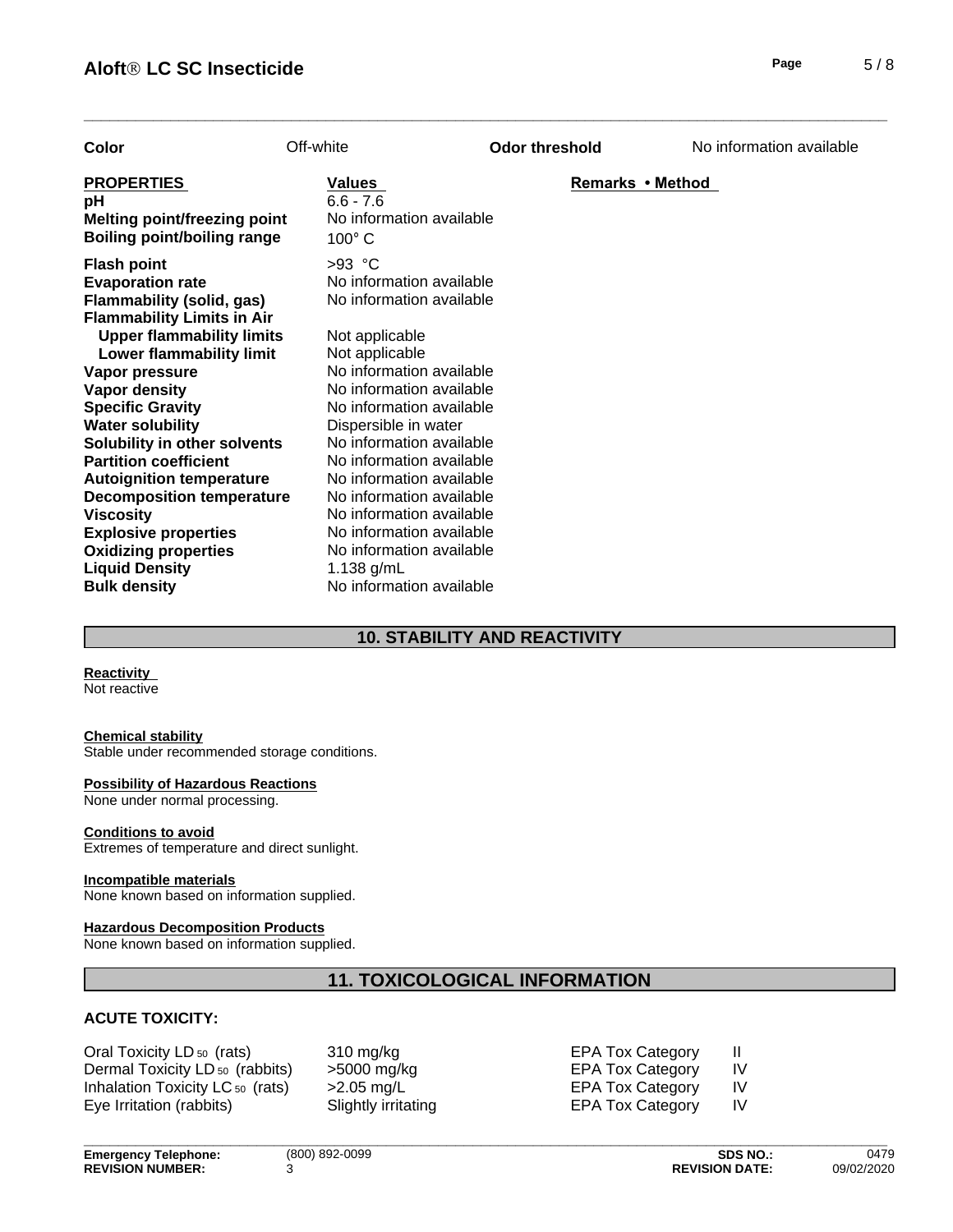| Skin Irritation (rabbits)                       | Slightly irritating | <b>EPA Tox Category</b> |                |
|-------------------------------------------------|---------------------|-------------------------|----------------|
| Skin Sensitization (guinea pigs) Non-sensitizer |                     | <b>EPA Tox Category</b> | Not applicable |

#### **CARCINOGEN CLASSIFICATION**

| <b>Chemical name</b>          | IARC Group 1 or 2 | <b>OSHA</b><br>- Select Carcinogens | <b>NTP Carcinogen List</b> |
|-------------------------------|-------------------|-------------------------------------|----------------------------|
| Clothianidin                  | Not listed        | Not Listed                          | Not listed                 |
| <b>Bifenthrin</b>             | Not listed        | Not listed                          | Not listed                 |
| Alcohols, C12-15, ethoxylated | Not listed        | Not listed                          | Not listed                 |

For a summary of the potential for adverse health effects from exposure to this product, refer to Section 2. For information regarding regulations pertaining to this product, refer to Section 15.

# **12. ECOLOGICAL INFORMATION**

The following data were developed with: Clothianidin Technical

**AQUATIC ORGANISM TOXICITY:**Clothianidin Technical is very toxic to aquatic life with long lasting effects:

96-hour LC<sub>50</sub> Rainbow Trout >100 mg/L 96-hour LC 50 Bluegill >100 mg/L 96-hour LC 50 Sheepshead minnow >100 mg/L 48-hour LC  $_{50}$  Water flea = 40 mg/L 96-hour LC<sub>50</sub> Mysid =  $0.053$  mg/L

# **OTHER NON-TARGET**

**ORGANISM TOXICITY:** This product is toxic to bees exposed to direct treatment, and for more than 5 days after, on blooming crops or weeds. Do not apply this product while bees are actively visiting the treatment area.

### **OTHER ENVIRONMENTAL INFORMATION:**

May cause long-term adverse effects in the environment

# **13. DISPOSAL CONSIDERATIONS**

### **END USERS MUST DISPOSE OF ANY UNUSED PRODUCT AS PER THE LABEL RECOMMENDATIONS.**

**PRODUCT DISPOSAL:** Wastes resulting from the use of this product may be disposed of on site or at an approved waste disposal facility.

**CONTAINER DISPOSAL:** Non-refillable container. Do not reuse or refillthis container. Completely empty container by shaking and tapping sides and bottom to loosen clinging particles promptly after emptying. Then,offer for recycling if available, or reconditioning if appropriate, or puncture and dispose of container in a sanitary landfill, or by other procedures approved by state and local authorities. Triple rinse as follows: Empty the remaining contents into mix tank and drain for 10 seconds after the flow begins to drip. Fill the container 1/4 full with water and recap. Shake for 10 seconds. Pour rinsate into mix tank or store rinsate for later use or disposal. Drain for 10 seconds after the flow begins to drip. Repeat this procedure two more times. Offer for recycling if available or reconditioning if appropriate, or puncture and dispose of in a sanitary landfill or by other procedures approved by state and local authorities. If allowed by state and local authorities, container may be incinerated. If burned, stay out of smoke.

**DISPOSAL METHODS:** Check government regulations and local authorities for approved disposal of this material. Dispose of in accordance with applicable laws and regulations.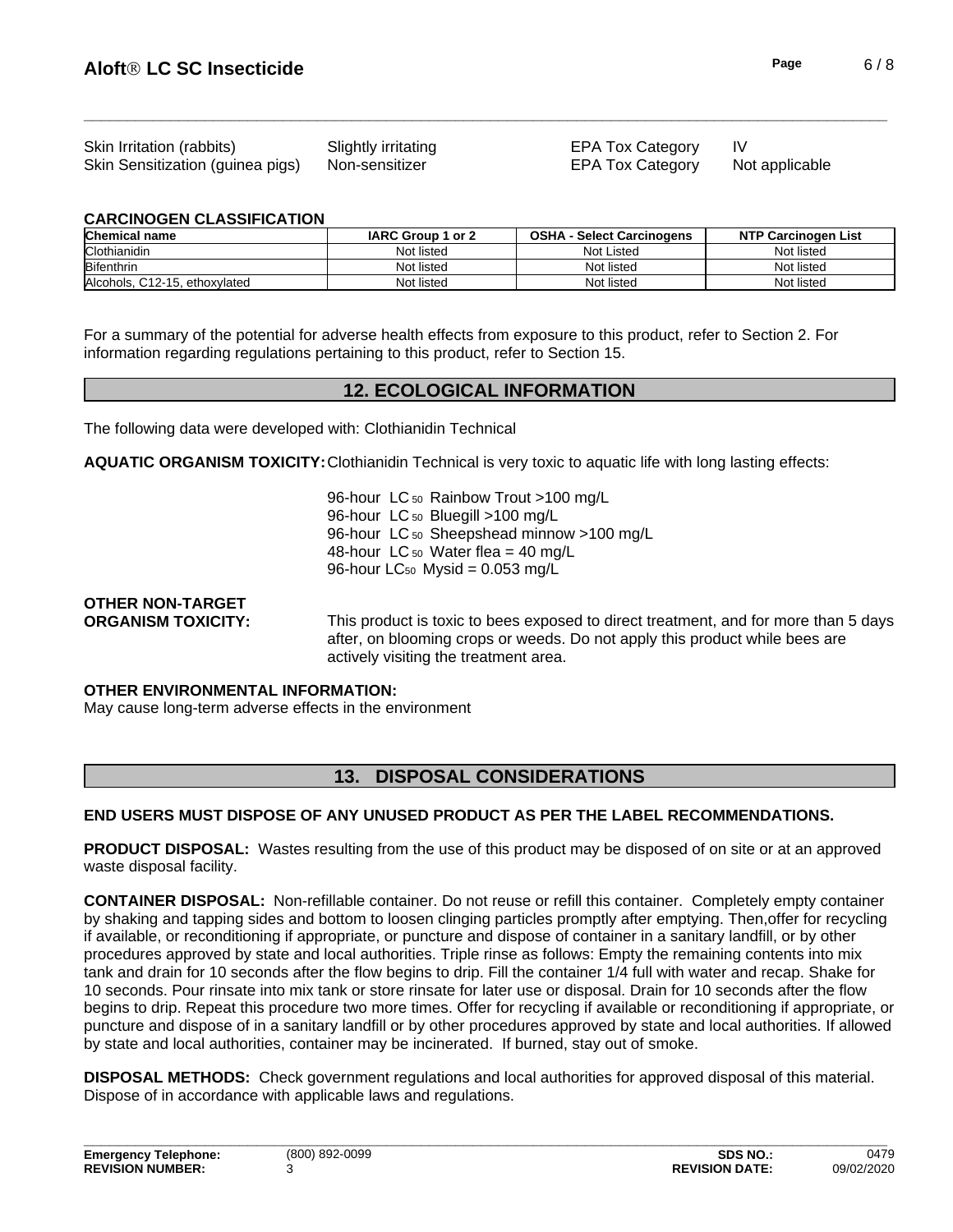# **14. TRANSPORTATION INFORMATION**

| <b>EMS NO.:</b>                 | F-A. S-F                                                                                                                                             |
|---------------------------------|------------------------------------------------------------------------------------------------------------------------------------------------------|
| <b>REMARKS:</b>                 | .Single or inner packaging less than 5 L (liquid) or 5 Kg net (solids) excepted from<br>Dangerous Goods regulations - see IMDG 2.10.2.7              |
| <b>IMDG SHIPPING NAME:</b>      | UN 3082 Environmentally Hazardous Substance, Liquid, N.O.S. (Clothianidin,<br>Bifenthrin), 9, III, Marine Pollutant                                  |
| <b>REMARKS:</b>                 | •Single or inner packaging less than 5 L (liquid) or 5 Kg net (solids) excepted from<br>Dangerous Goods regulations -- see UN Special Provision 375. |
| <b>ICAO/IATA SHIPPING NAME:</b> | UN 3082 Environmentally Hazardous Substance, Liquid, N.O.S. (Clothianidin,<br>Bifenthrin), 9, III, Marine Pollutant                                  |
| <b>GUIDEBOOK NO.:</b>           | Not applicable                                                                                                                                       |
| <b>EMERGENCY RESPONSE</b>       | <b>DOT (ground) SHIPPING NAME:</b> Not regulated for domestic ground transport by U.S. DOT                                                           |

# **15. REGULATORY INFORMATION**

# **EPA-FIFRA LABEL INFORMATION THAT DIFFERS FROM OSHA-GHS REQUIREMENTS:**

Pesticide products in the U.S. are registered by the EPA under FIFRA and are subject to certain labeling requirements under federal pesticide law. These requirements may differ from the classification criteria and hazard information required by OSHA GHS for safety data sheets, and for workplace labels of non-pesticide chemicals. The following is the hazard information as required on the FIFRA pesticide label:

# **EPA FIFRA SIGNAL WORD: WARNING**

- *•Maybefatalifswallowed*
- **Causes moderate eye irritation**
- *•Avoidcontactwitheyes,skinandclothing.*
- **Avoid breathing vapors or spray.**
- *•Keepoutofreachofchildren.*

**PESTICIDE REGULATIONS:** All pesticides are governed under FIFRA (Federal Insecticide, Fungicide, and Rodenticide Act). Therefore, the regulations presented below are pertinent only when handled outside of the normal use and applications of pesticides. This includes waste streams resulting from manufacturing/formulation facilities, spills or misuse of products, and storage of large quantities of products containing hazardous or extremely hazardous substances.

**U.S. FEDERAL REGULATIONS:** Ingredients in this product are reviewed against an inclusive list of federal regulations. Therefore, the user should consult appropriate authorities. The federal regulations reviewed include: Clean Water Act, SARA, CERCLA, RCRA, DOT, TSCA and OSHA. If no components or information islisted in the space below this paragraph, then none of the regulations reviewed are applicable.

| <b>Bifenthrin</b>                                                                          |     |                               |  |
|--------------------------------------------------------------------------------------------|-----|-------------------------------|--|
| <b>SARA 313 Chemicals</b><br>Alcohols, C12-15, ethoxylated<br><b>TSCA Inventory List -</b> |     | 1.0% de minimis concentration |  |
|                                                                                            |     |                               |  |
|                                                                                            |     | Present                       |  |
| SARA (311, 312):                                                                           |     |                               |  |
| Immediate Health:                                                                          | Yes |                               |  |
| Chronic Health:                                                                            | Yes |                               |  |
| Fire:                                                                                      | Yes |                               |  |
| Sudden Pressure:                                                                           | No  |                               |  |